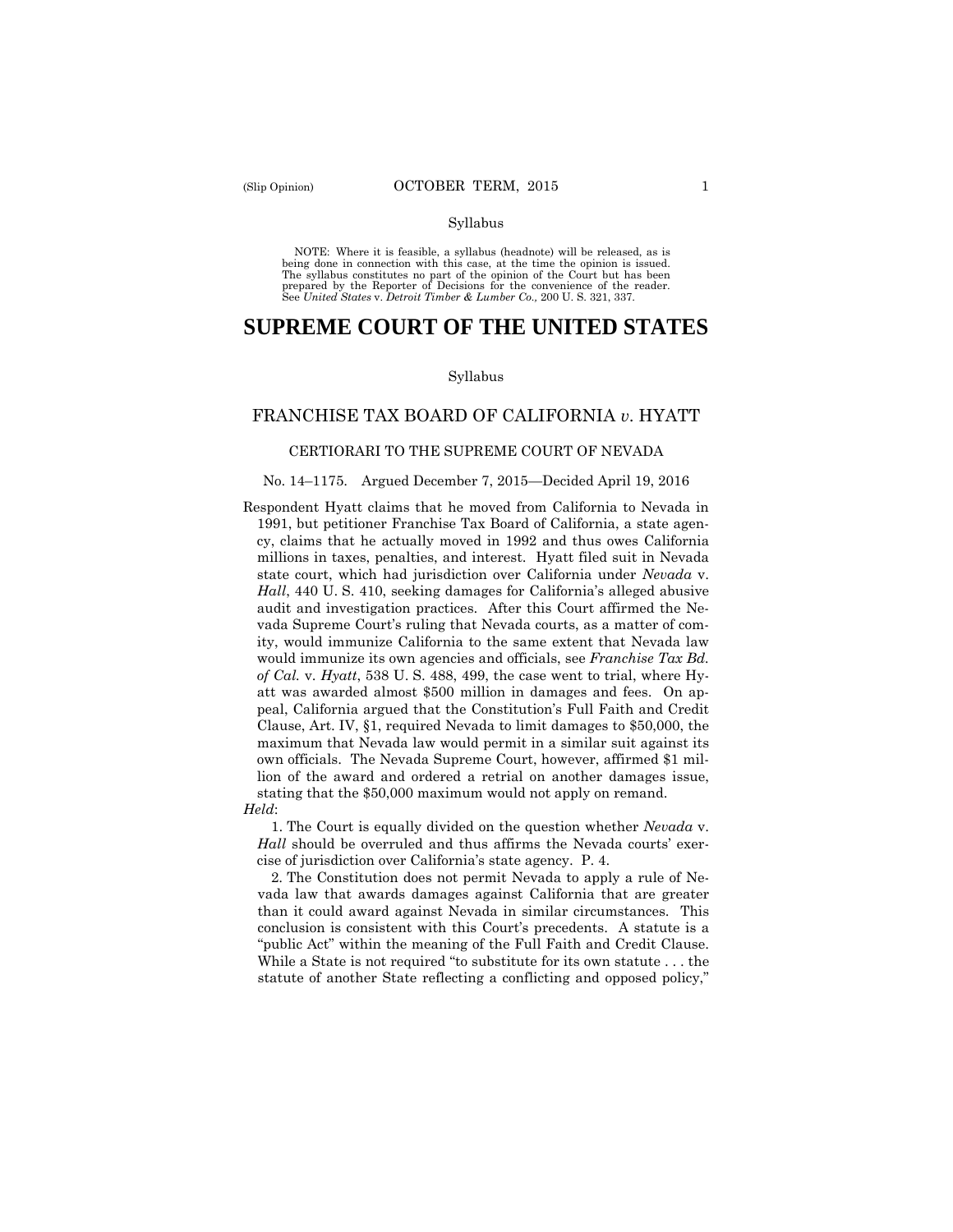#### Syllabus

 " 'policy of hostility to the public Acts' of a sister State." 538 U. S., at "healthy regard for California's sovereign status" that was the hall-*Carroll* v. *Lanza*, 349 U. S. 408, 412, a State's decision to decline to apply another State's statute on this ground must not embody a "policy of hostility to the public Acts" of that other State, *id.,* at 413. Using this approach, the Court found no violation of the Clause in *Carroll* v. *Lanza* or in *Franchise Tax Bd.* the first time this litigation was considered. By contrast, the rule of unlimited damages applied here is not only "opposed" to California's law of complete immunity; it is also inconsistent with the general principles of Nevada immunity law, which limit damages awards to \$50,000. Nevada explained its departure from those general principles by describing California's own system of controlling its agencies as an inadequate remedy for Nevada's citizens. A State that disregards its own ordinary legal principles on this ground employs a constitutionally impermissible 499*.* The Nevada Supreme Court's decision thereby lacks the mark of its earlier decision. *Ibid.* This holding does not indicate a return to a complex "balancing-of-interests approach to conflicts of law under the Full Faith and Credit Clause." *Id.*, at 496. Rather, Nevada's hostility toward California is clearly evident in its decision to devise a special, discriminatory damages rule that applies only to a sister State. Pp. 4–9.

130 Nev. \_\_\_, 335 P. 3d 125, vacated and remanded.

BREYER, J., delivered the opinion of the Court, in which KENNEDY, GINSBURG, SOTOMAYOR, and KAGAN, JJ., joined. ALITO, J., concurred in the judgment. ROBERTS, C. J., filed a dissenting opinion, in which THOMAS, J., joined.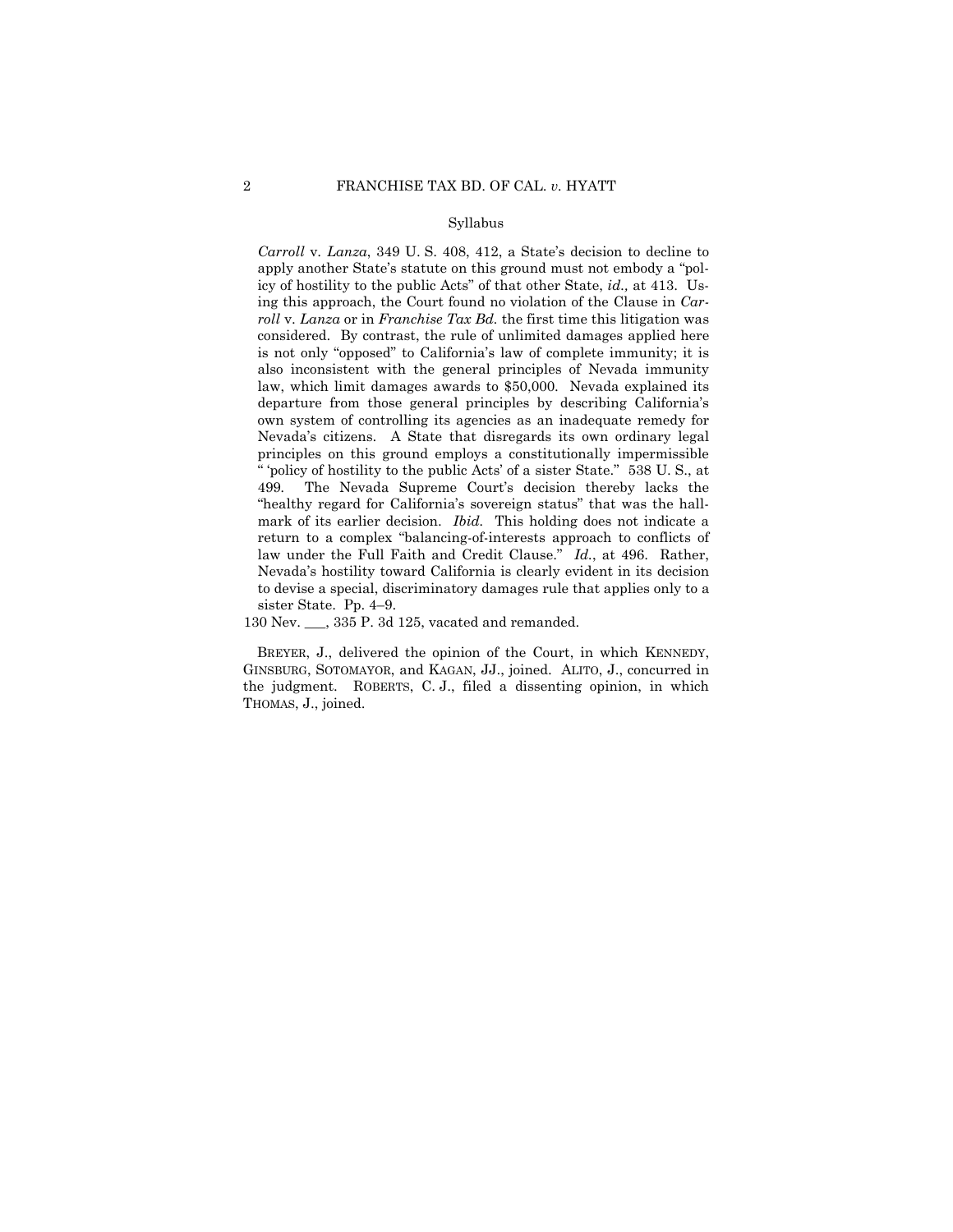preliminary print of the United States Reports. Readers are requested to notify the Reporter of Decisions, Supreme Court of the United States, Wash- ington, D. C. 20543, of any typographical or other formal errors, in order that corrections may be made before the preliminary print goes to press. NOTICE: This opinion is subject to formal revision before publication in the

## $\frac{1}{2}$  ,  $\frac{1}{2}$  ,  $\frac{1}{2}$  ,  $\frac{1}{2}$  ,  $\frac{1}{2}$  ,  $\frac{1}{2}$  ,  $\frac{1}{2}$ **SUPREME COURT OF THE UNITED STATES**

## $\frac{1}{2}$  ,  $\frac{1}{2}$  ,  $\frac{1}{2}$  ,  $\frac{1}{2}$  ,  $\frac{1}{2}$  ,  $\frac{1}{2}$ No. 14–1175

## FRANCHISE TAX BOARD OF CALIFORNIA, PETITIONER *v.* GILBERT P. HYATT

## ON WRIT OF CERTIORARI TO THE SUPREME COURT OF NEVADA

## [April 19, 2016]

## JUSTICE BREYER delivered the opinion of the Court.

In *Nevada* v. *Hall*, 440 U. S. 410 (1979), this Court held that one State (here, Nevada) can open the doors of its courts to a private citizen's lawsuit against another State (here, California) without the other State's consent. In this case, a private citizen, a resident of Nevada, has brought a suit in Nevada's courts against the Franchise Tax Board of California, an agency of the State of California. The board has asked us to overrule *Hall* and hold that the Nevada courts lack jurisdiction to hear this lawsuit. The Court is equally divided on this question, and we consequently affirm the Nevada courts' exercise of jurisdiction over California. See, *e.g., Exxon Shipping Co.*  v. *Baker*, 554 U. S. 471, 484 (2008) (citing *Durant* v. *Essex Co.*, 7 Wall. 107, 112 (1869)).

California also asks us to reverse the Nevada court's decision insofar as it awards the private citizen greater damages than Nevada law would permit a private citizen to obtain in a similar suit against Nevada's own agencies. We agree that Nevada's application of its damages law in this case reflects a special, and constitutionally forbidden,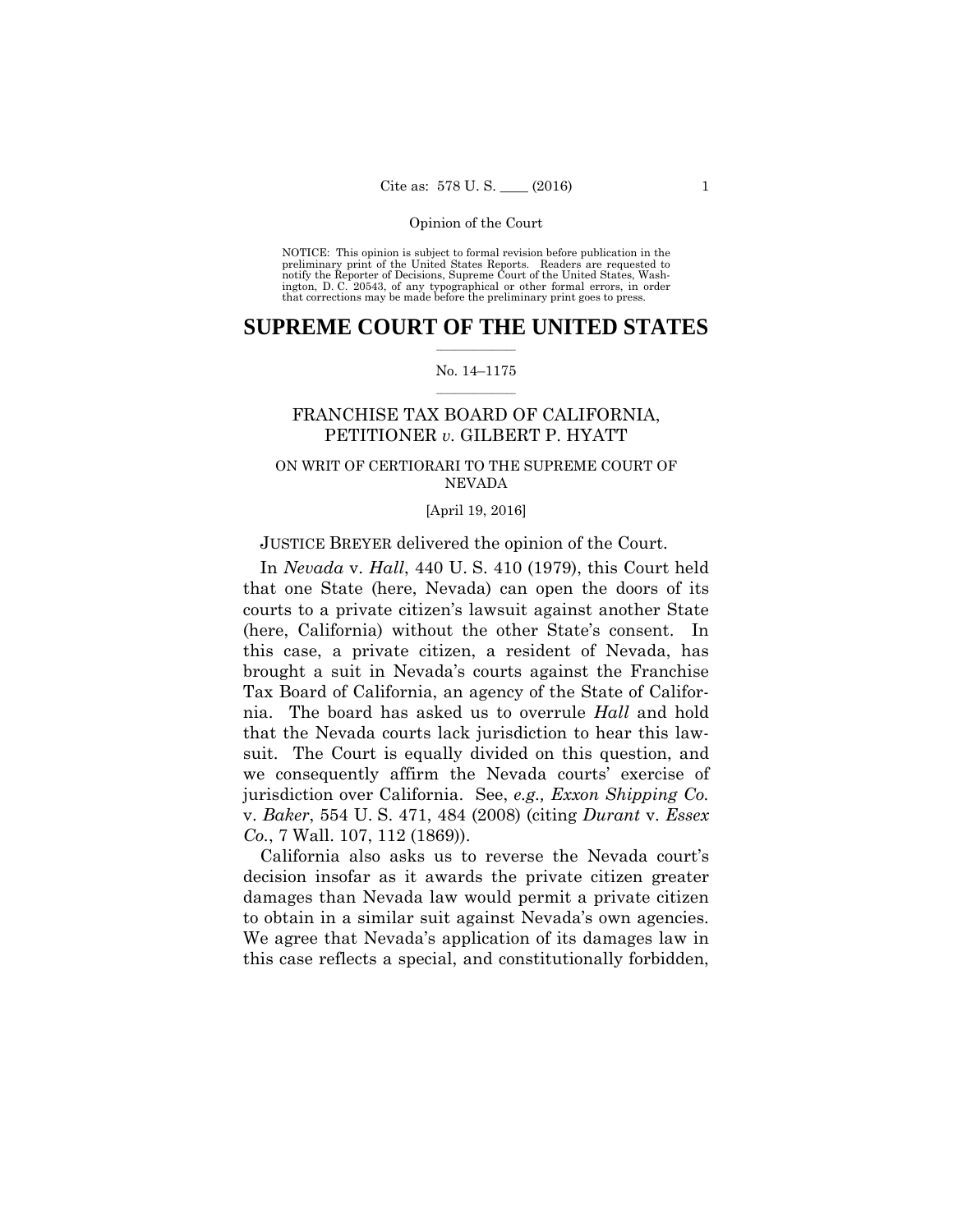"'policy of hostility to the public Acts' of a sister State," namely, California. U. S. Const., Art. IV, §1 (Full Faith and Credit Clause); *Franchise Tax Bd. of Cal.* v. *Hyatt*, 538 U. S. 488, 499 (2003) (quoting *Carroll* v. *Lanza*, 349 U. S. 408, 413 (1955)). We set aside the Nevada Supreme Court's decision accordingly.

I

Gilbert P. Hyatt, the respondent here, moved from California to Nevada in the early 1990's. He says that he moved to Nevada in September 1991. California's Franchise Tax Board, however, after an investigation and tax audit, claimed that Hyatt moved to Nevada later, in April 1992, and that he consequently owed California more than \$10 million in taxes, associated penalties, and interest.

 California's Franchise Tax Board, a California state agency. Hyatt filed this lawsuit in Nevada state court against Hyatt sought damages for what he considered the board's abusive audit and investigation practices, including rifling through his private mail, combing through his garbage, and examining private activities at his place of worship. See App. 213–245, 267–268.

California recognized that, under *Hall*, the Constitution permits Nevada's courts to assert jurisdiction over California despite California's lack of consent. California nonetheless asked the Nevada courts to dismiss the case on other constitutional grounds. California law, it pointed out, provided state agencies with immunity from lawsuits based upon actions taken during the course of collecting taxes. Cal. Govt. Code Ann. §860.2 (West 1995); see also §860.2 (West 2012). It argued that the Constitution's Full Faith and Credit Clause required Nevada to apply California's sovereign immunity law to Hyatt's case. Nevada's Supreme Court, however, rejected California's claim. It held that Nevada's courts, as a matter of comity, would immunize California where Nevada law would similarly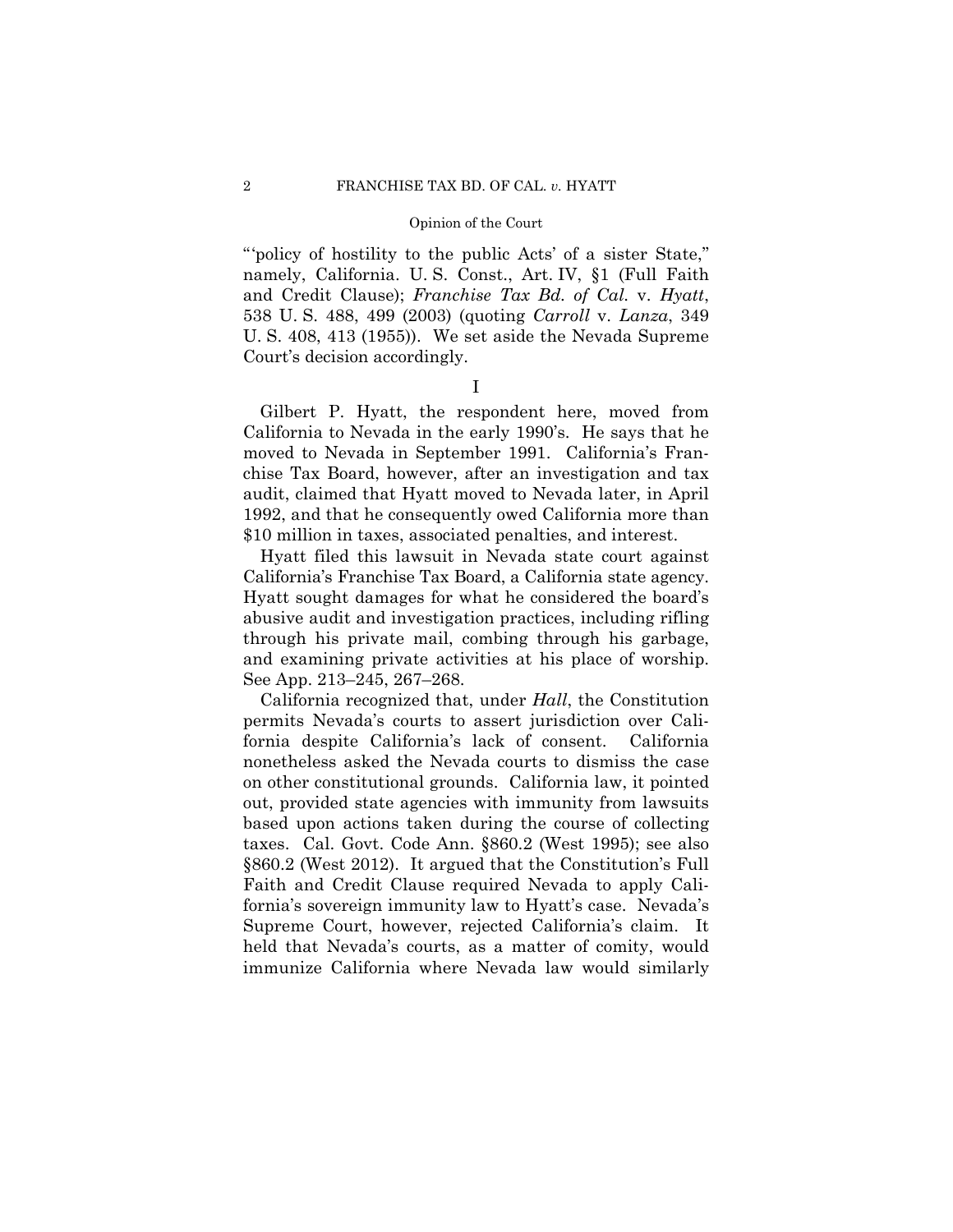immunize its own agencies and officials (*e.g.,* for actions taken in the performance of a "discretionary" function), but they would not immunize California where Nevada law permitted actions against Nevada agencies, say, for acts taken in bad faith or for intentional torts. App. to Pet. for Cert. in *Franchise Tax Bd. of Cal.* v. *Hyatt*, O. T. 2002, No. 42, p. 12. We reviewed that decision, and we affirmed. *Franchise Tax Bd.*, *supra*, at 499.

On remand, the case went to trial. A jury found in Hyatt's favor and awarded him close to \$500 million in damages (both compensatory and punitive) and fees (including attorney's fees). California appealed. It argued that the trial court had not properly followed the Nevada Supreme Court's earlier decision. California explained that in a similar suit against similar Nevada officials, Nevada statutory law would limit damages to \$50,000, and it argued that the Constitution's Full Faith and Credit Clause required Nevada to limit damages similarly here.

The Nevada Supreme Court accepted the premise that Nevada statutes would impose a \$50,000 limit in a similar suit against its own officials. See 130 Nev.  $\_\_\_\_$ ,  $\_\_\_$  335 P. 3d 125, 145–146 (2014); see also Nev. Rev. Stat. §41.035(1) (1995). But the court rejected California's conclusion. Instead, while setting aside much of the damages award, it nonetheless affirmed \$1 million of the award (earmarked as compensation for fraud), and it remanded for a retrial on the question of damages for intentional infliction of emotional distress. In doing so, it stated that "damages awarded on remand . . . are not subject to any statutory cap." 130 Nev., at \_\_\_, 335 P. 3d, at 153. The Nevada Supreme Court explained its holding by stating that California's efforts to control the actions of its own agencies were inadequate as applied to Nevada's own citizens. Hence, Nevada's "policy interest in providing adequate redress to Nevada's citizens [wa]s paramount to providing [California] a statutory cap on damages under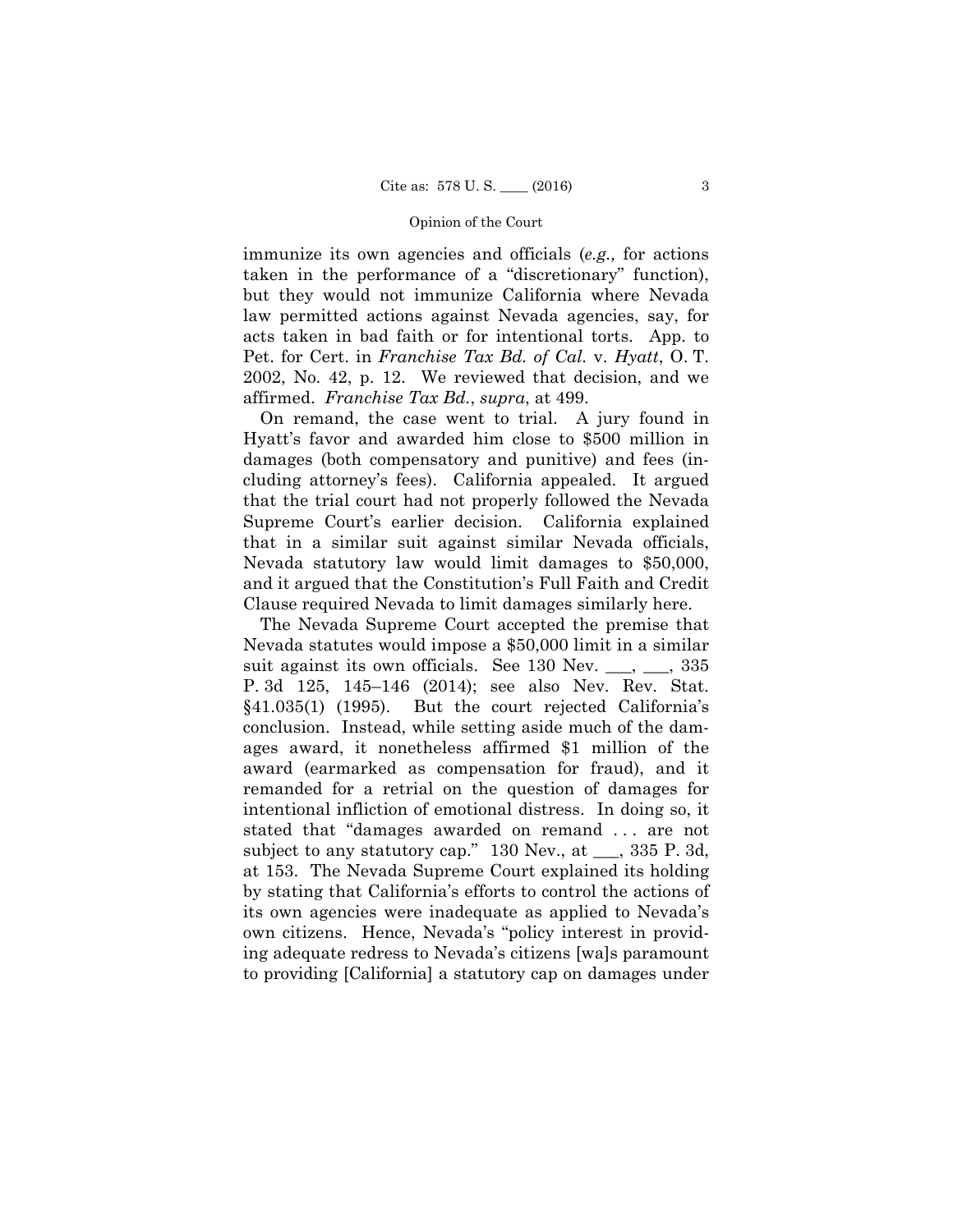comity." *Id.,* at \_\_\_, 335 P. 3d, at 147.

California petitioned for certiorari. We agreed to decide two questions. First, whether to overrule *Hall*. And, second, if we did not do so, whether the Constitution permits Nevada to award Hyatt damages against a California state agency that are greater than those that Nevada would award in a similar suit against its own state agencies.

In light of our 4-to-4 affirmance of Nevada's exercise of jurisdiction over California's state agency, we must consider the second question: Whether the Constitution permits Nevada to award damages against California agencies under Nevada law that are greater than it could award against Nevada agencies in similar circumstances. We conclude that it does not. The Nevada Supreme Court has ignored both Nevada's typical rules of immunity and California's immunity-related statutes (insofar as California's statutes would prohibit a monetary recovery that is greater in amount than the maximum recovery that Nevada law would permit in similar circumstances). Instead, it has applied a special rule of law that evinces a " 'policy of hostility'" toward California. *Franchise Tax Bd.*, *supra*, at 499 (quoting *Carroll* v. *Lanza*, *supra*, at 413). Doing so violates the Constitution's requirement that "Full Faith and Credit shall be given in each State to the public Acts, Records and judicial Proceedings of every other State." Art. IV, §1.

The Court's precedents strongly support this conclusion. A statute is a "public Act" within the meaning of the Full Faith and Credit Clause. See, *e.g., Carroll* v. *Lanza*, *supra*, at 411; see also 28 U. S. C. §1738 (referring to "[t]he Acts of the legislature" in the full faith and credit context). We have said that the Clause "does not require a State to substitute for its own statute, applicable to persons and

II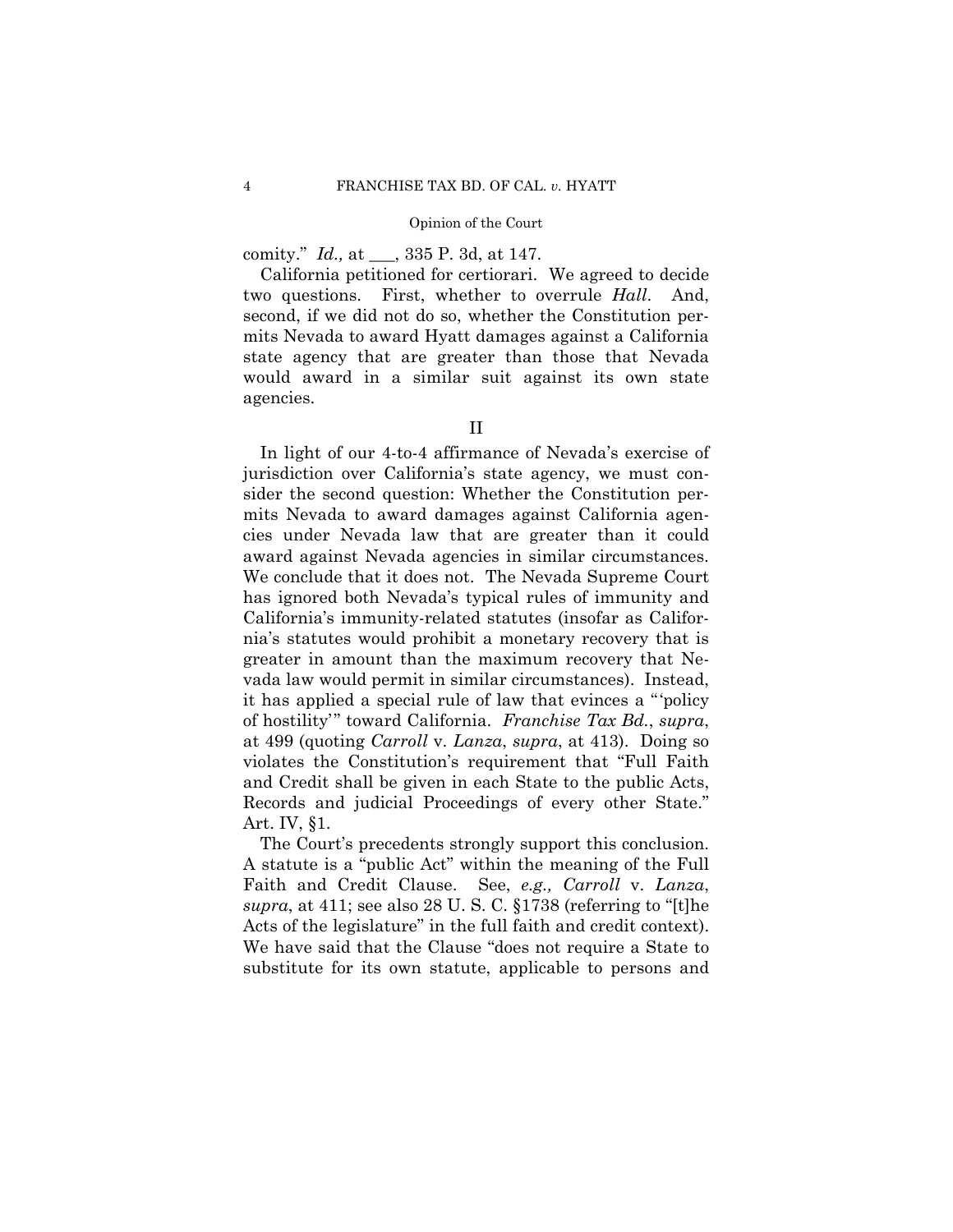other State. *Id.,* at 413. events within it, the statute of another State reflecting a conflicting and opposed policy." *Carroll* v. *Lanza*, 349 U. S., at 412. But when affirming a State's decision to decline to apply another State's statute on this ground, we have consistently emphasized that the State had "not adopt[ed] any policy of hostility to the public Acts" of that

 action brought by a Missouri worker in Arkansas' courts. hostility to the public Acts of Missouri." *Id.,* at 412–413. This second requirement was well established in earlier In *Carroll* v. *Lanza*, the Court considered a negligence We held that the Arkansas courts need not apply a time limitation contained in Missouri's (but not in Arkansas') workman's compensation law. *Id*., at 413–414. In doing so, we emphasized both that (1) Missouri law (compared with Arkansas law) embodied "a conflicting and opposed policy," and (2) Arkansas law did not embody "any policy of law. See, *e.g.*, *Broderick* v. *Rosner*, 294 U. S. 629, 642–643 (1935) (New Jersey may not enforce a jurisdictional statute that would permit enforcement of certain claims under New Jersey law but "deny the enforcement" of similar, valid claims under New York law); *Hughes* v. *Fetter*, 341 U. S. 609, 611–612 (1951) (invalidating a Wisconsin statute that "close[d] the doors of its courts" to an Illinois cause of action while permitting adjudication of similar Wisconsin claims).

We followed this same approach when we considered the litigation now before us for the first time. See *Franchise Tax Bd.*, 538 U. S., at 498–499. Nevada had permitted Hyatt to sue California in Nevada courts. See *id.,* at 497 (citing *Hall*, 440 U. S., at 414–421). Nevada's courts recognized that California's law of complete immunity would prevent any recovery in this case. The Nevada Supreme Court consequently did not apply California law. It applied Nevada law instead. We upheld that decision as consistent with the Full Faith and Credit Clause. But in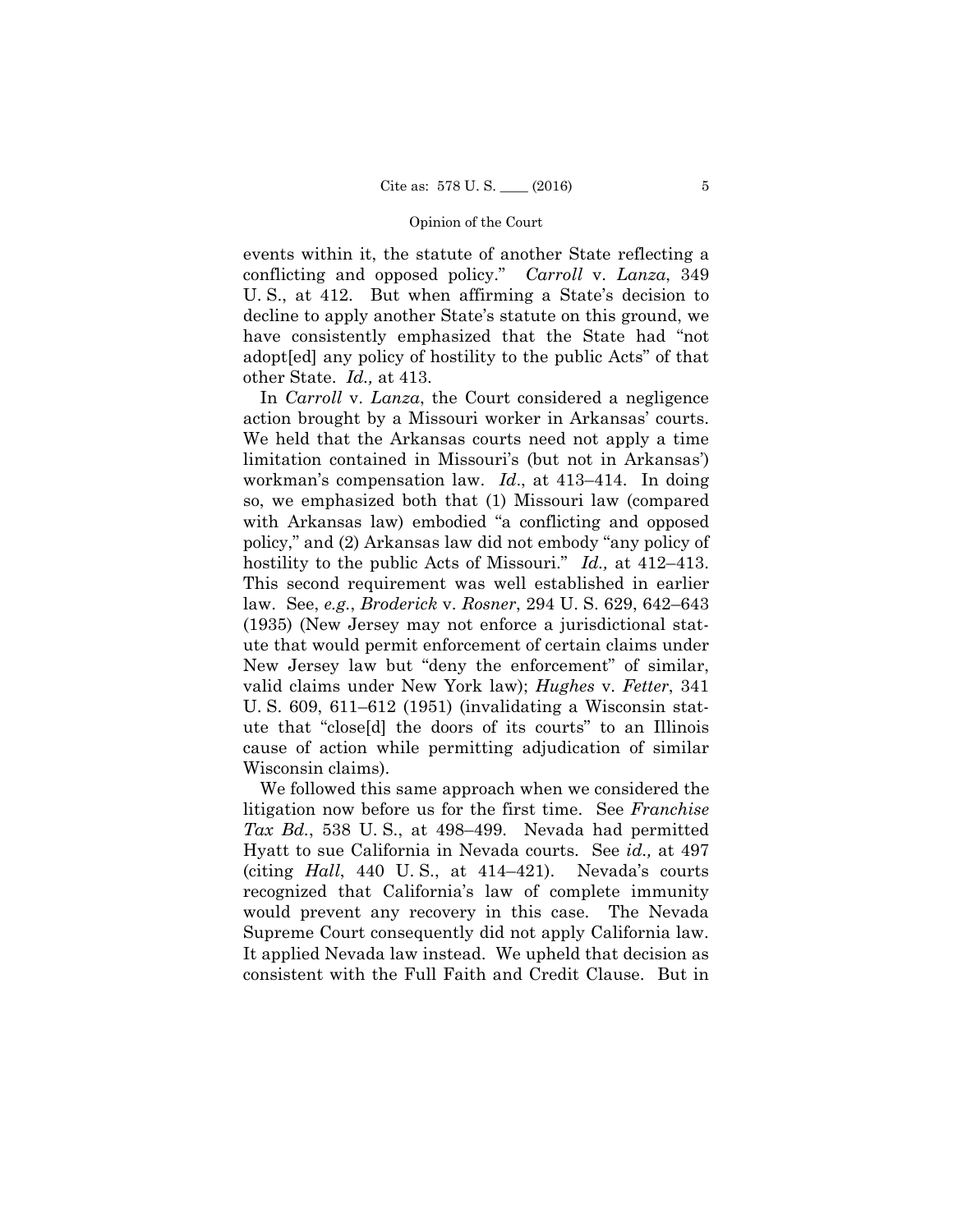doing so, we emphasized both that (1) the Clause does not require one State to apply another State's law that violates its "own legitimate public policy," *Franchise Tax Bd.*, *supra*, at 497–498 (citing *Hall*, *supra*, at 424), and (2) Nevada's choice of law did not "exhibi[t] a 'policy of hostility to the public Acts' of a sister State." *Franchise Tax Bd.*, *supra*, at 499 (quoting *Carroll* v. *Lanza*, *supra*, at 413). Rather, Nevada had evinced "a healthy regard for California's sovereign status," we said, by "relying on the contours of Nevada's own sovereign immunity from suit as a benchmark for its analysis." *Franchise Tax Bd.*, *supra*, at 499.

The Nevada decision before us embodies a critical departure from its earlier approach. Nevada has not applied the principles of Nevada law ordinarily applicable to suits against Nevada's own agencies. Rather, it has applied a special rule of law applicable only in lawsuits against its sister States, such as California. With respect to damages awards greater than \$50,000, the ordinary principles of Nevada law do not "conflic[t]" with California law, for both laws would grant immunity. *Carroll* v. *Lanza*, 349 U. S., at 412. Similarly, in respect to such amounts, the "polic[ies]" underlying California law and Nevada's usual approach are not "opposed"; they are consistent. *Id.,* at 412–413.

But that is not so in respect to Nevada's special rule. That rule, allowing damages awards greater than \$50,000, is not only "opposed" to California law, *ibid.*; it is also inconsistent with the general principles of Nevada immunity law, see *Franchise Tax Bd.*, *supra*, at 499. The Nevada Supreme Court explained its departure from those general principles by describing California's system of controlling its own agencies as failing to provide "adequate" recourse to Nevada's citizens. 130 Nev., at \_\_\_, 335 P. 3d, at 147. It expressed concerns about the fact that California's agencies "'operat[e] outside'" the systems of "'legislative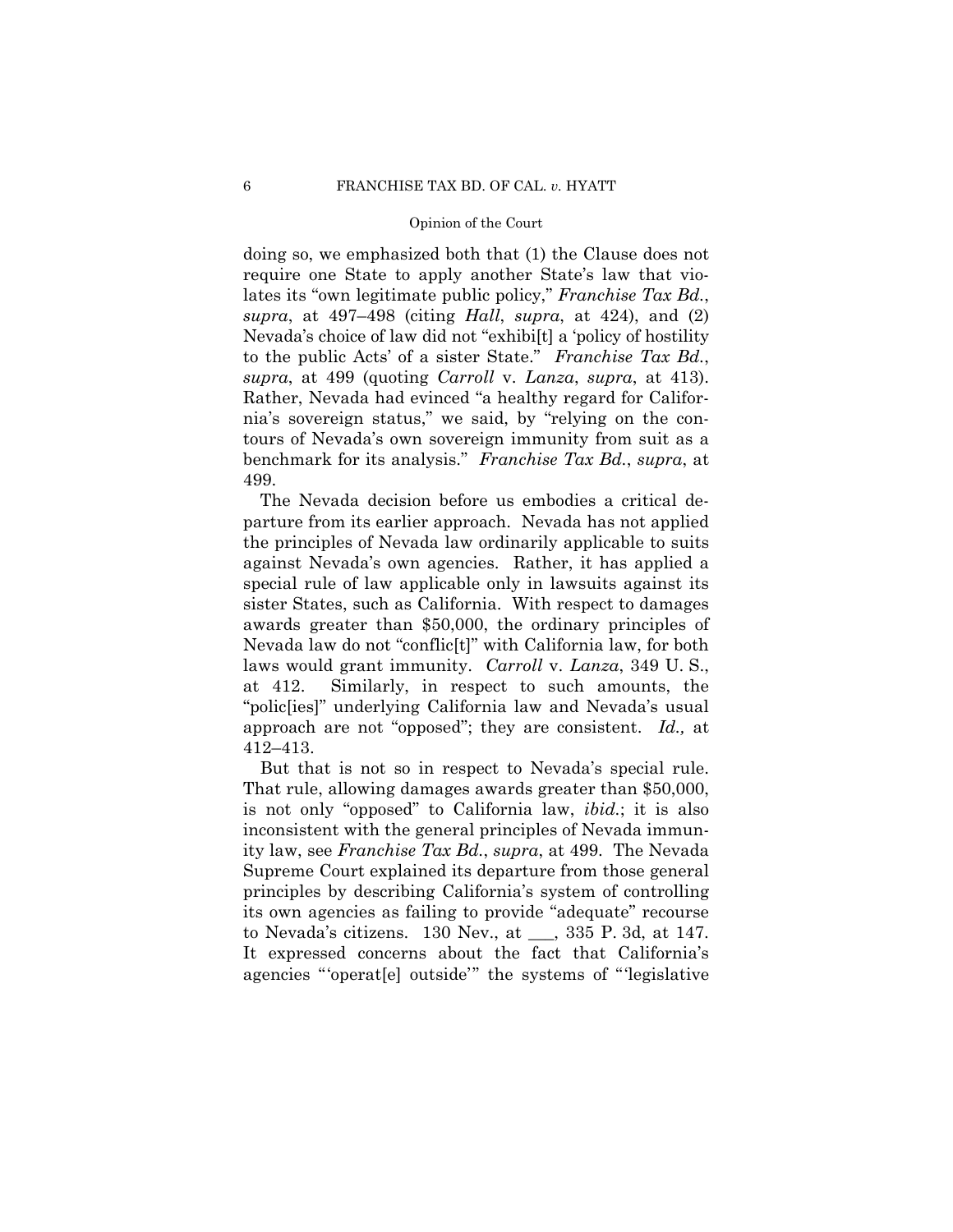justify the application of a special and discriminatory rule. control, administrative oversight, and public accountability'" that Nevada applies to its own agencies. *Ibid.* (quoting *Faulkner* v. *University of Tenn.*, 627 So. 2d 362 (Ala. 1992)). Such an explanation, which amounts to little more than a conclusory statement disparaging California's own legislative, judicial, and administrative controls, cannot Rather, viewed through a full faith and credit lens, a State that disregards its own ordinary legal principles on this ground *is* hostile to another State. A constitutional rule that would permit this kind of discriminatory hostility is likely to cause chaotic interference by some States into the internal, legislative affairs of others. Imagine, for example, that many or all States enacted such discriminatory, special laws, and justified them on the sole basis that (in their view) a sister State's law provided inadequate protection to their citizens. Would each affected sister State have to change its own laws? Entirely? Piece-by-piece, in order to respond to the new special laws enacted by every other State? It is difficult to reconcile such a system of special and discriminatory rules with the Constitution's vision of 50 individual and equally dignified States. In light of the "constitutional equality" among the States, *Coyle* v. *Smith*, 221 U. S. 559, 580 (1911), Nevada has not offered "sufficient policy considerations" to justify the application of a special rule of Nevada law that discriminates against its sister States, *Carroll* v. *Lanza*, *supra*, at 413. In our view, Nevada's rule lacks the "healthy regard for California's sovereign status" that was the hallmark of its earlier decision, and it reflects a constitutionally impermissible "'policy of hostility to the public Acts' of a sister State." *Franchise Tax Bd.*, *supra*, at 499 (quoting *Carroll* v. *Lanza*, *supra*, at 413).

In so holding we need not, and do not, intend to return to a complex "balancing-of-interests approach to conflicts of law under the Full Faith and Credit Clause." *Franchise*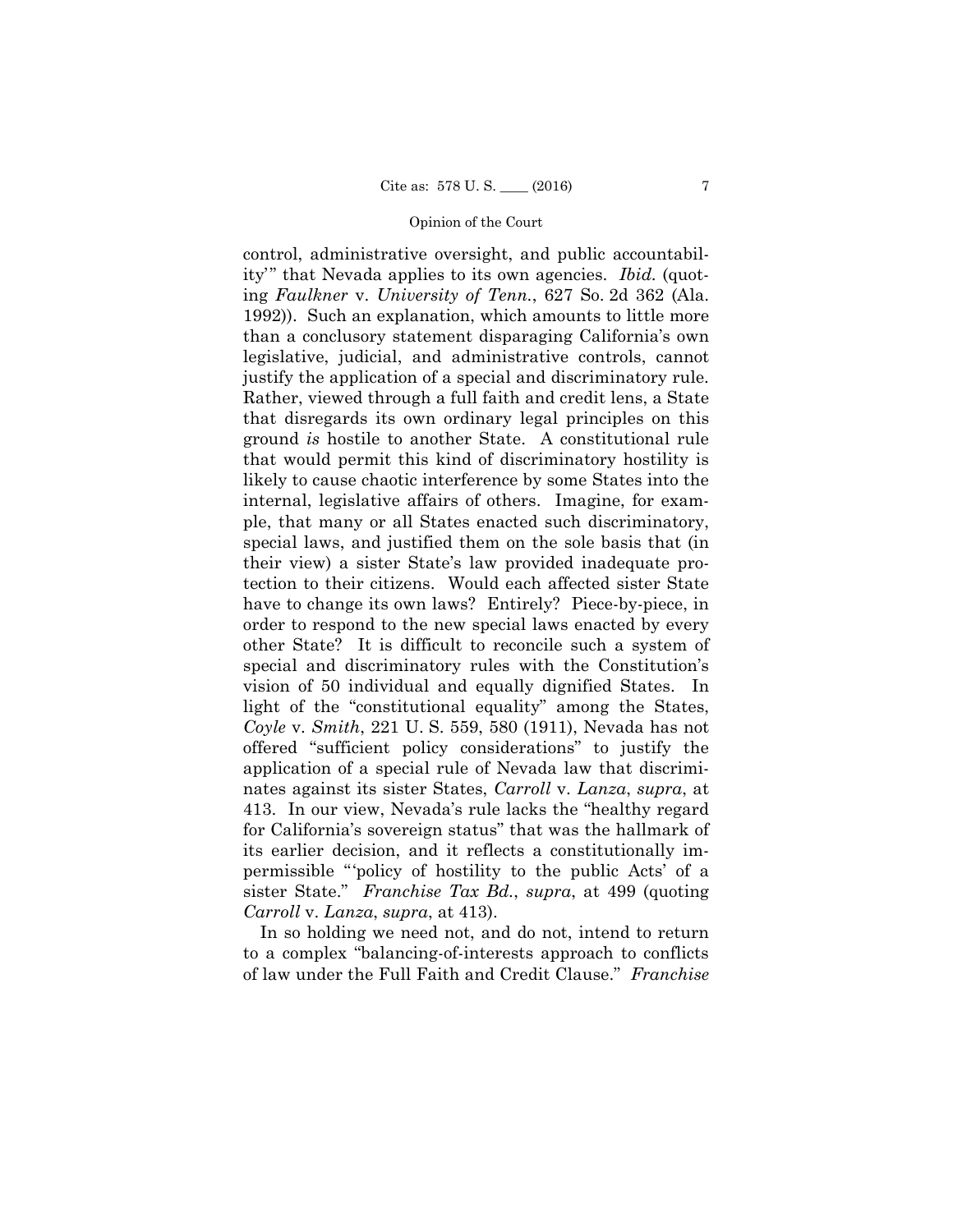*Tax Bd.*, 538 U. S.*,* at 496. Long ago this Court's efforts to apply that kind of analysis led to results that seemed to differ depending, for example, upon whether the case involved commercial law, a shareholders' action, insurance claims, or workman's compensation statutes. See, *e.g., Bradford Elec. Light Co.* v. *Clapper*, 286 U. S. 145, 157– 159 (1932); *Carroll* v. *Lanza*, *supra*, at 414–420 (Frankfurter, J., dissenting) (listing, and trying to classify, nearly 50 cases). We have since abandoned that approach, and we continue to recognize that a State need not "'substitute the statutes of other states for its own statutes dealing with a subject matter concerning which it is competent to legislate.'" *Franchise Tax Bd.*, *supra*, at 496 (quoting *Pacific Employers Ins. Co.* v. *Industrial Accident Comm'n*, 306 U. S. 493, 501 (1939)). But here, we can safely conclude that, in devising a special—and hostile—rule for California, Nevada has not "sensitively applied principles of comity with a healthy regard for California's sovereign status." *Franchise Tax Bd.*, *supra*, at 499; see *Thomas* v. *Washington Gas Light Co.*, 448 U. S. 261, 272 (1980) (plurality opinion) (Clause seeks to prevent "parochial entrenchment on the interests of other States"); *Allstate Ins. Co.* v. *Hague*, 449 U. S. 302, 323, and n. 10 (1981) (Stevens, J., concurring in judgment) (Clause is properly brought to bear when a State's choice of law "threatens the federal interest in national unity by unjustifiably infringing upon the legitimate interests of another State"); cf. *Supreme Court of N. H.* v. *Piper*, 470 U. S. 274, 288 (1985) (Privileges and Immunities Clause prevents the New Hampshire Supreme Court from promulgating a rule that limits bar admission to state residents, discriminating against out-of-state lawyers); *Bendix Autolite Corp.* v. *Midwesco Enterprises, Inc.*, 486 U. S. 888, 894 (1988) (Commerce Clause invalidates a statute of limitations that "imposes a greater burden on out-of-state companies than it does on [in-state] companies").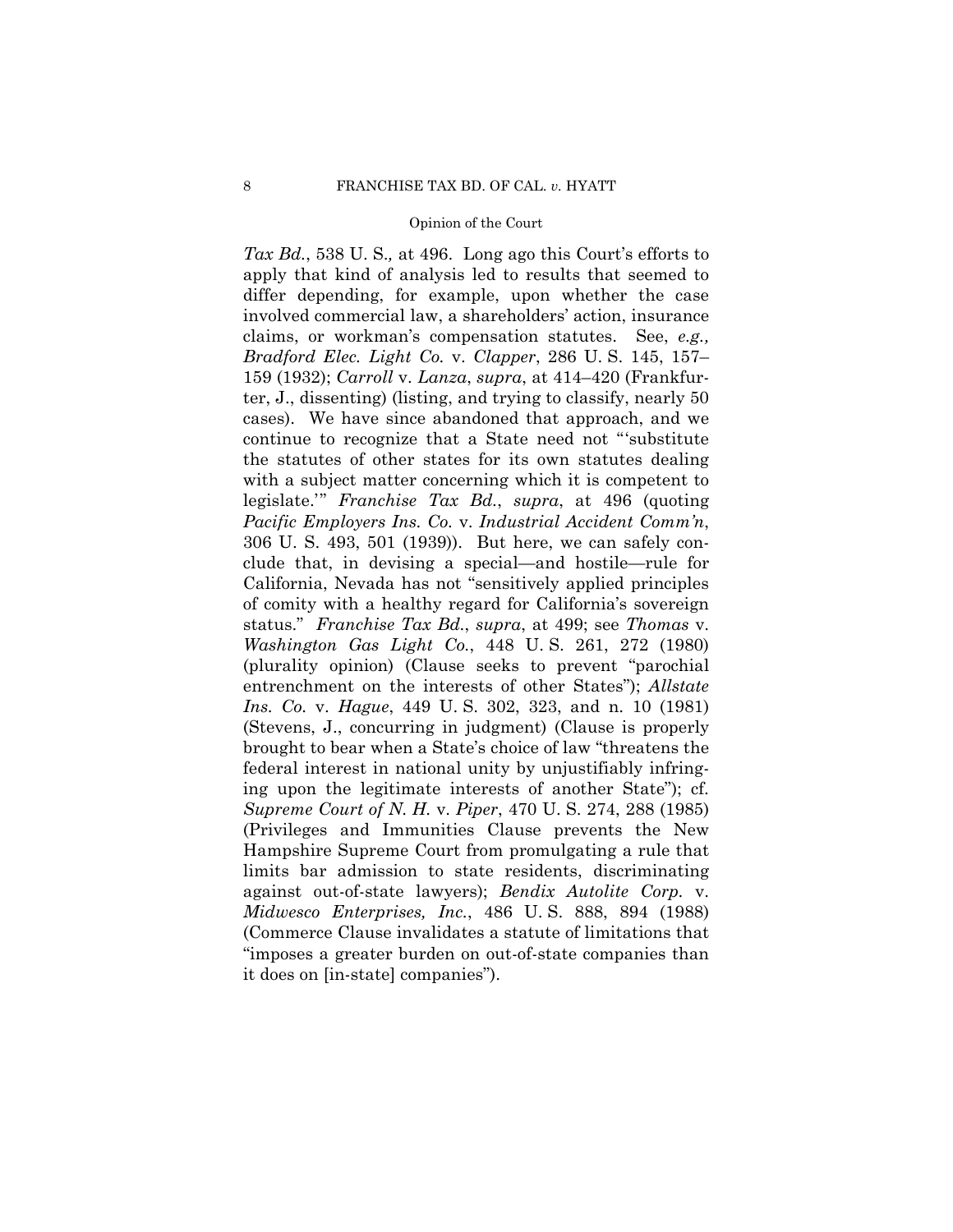For these reasons, insofar as the Nevada Supreme Court has declined to apply California law in favor of a special rule of Nevada law that is hostile to its sister States, we find its decision unconstitutional. We vacate its judgment and remand the case for further proceedings not inconsistent with this opinion.

*It is so ordered.*

JUSTICE ALITO concurs in the judgment.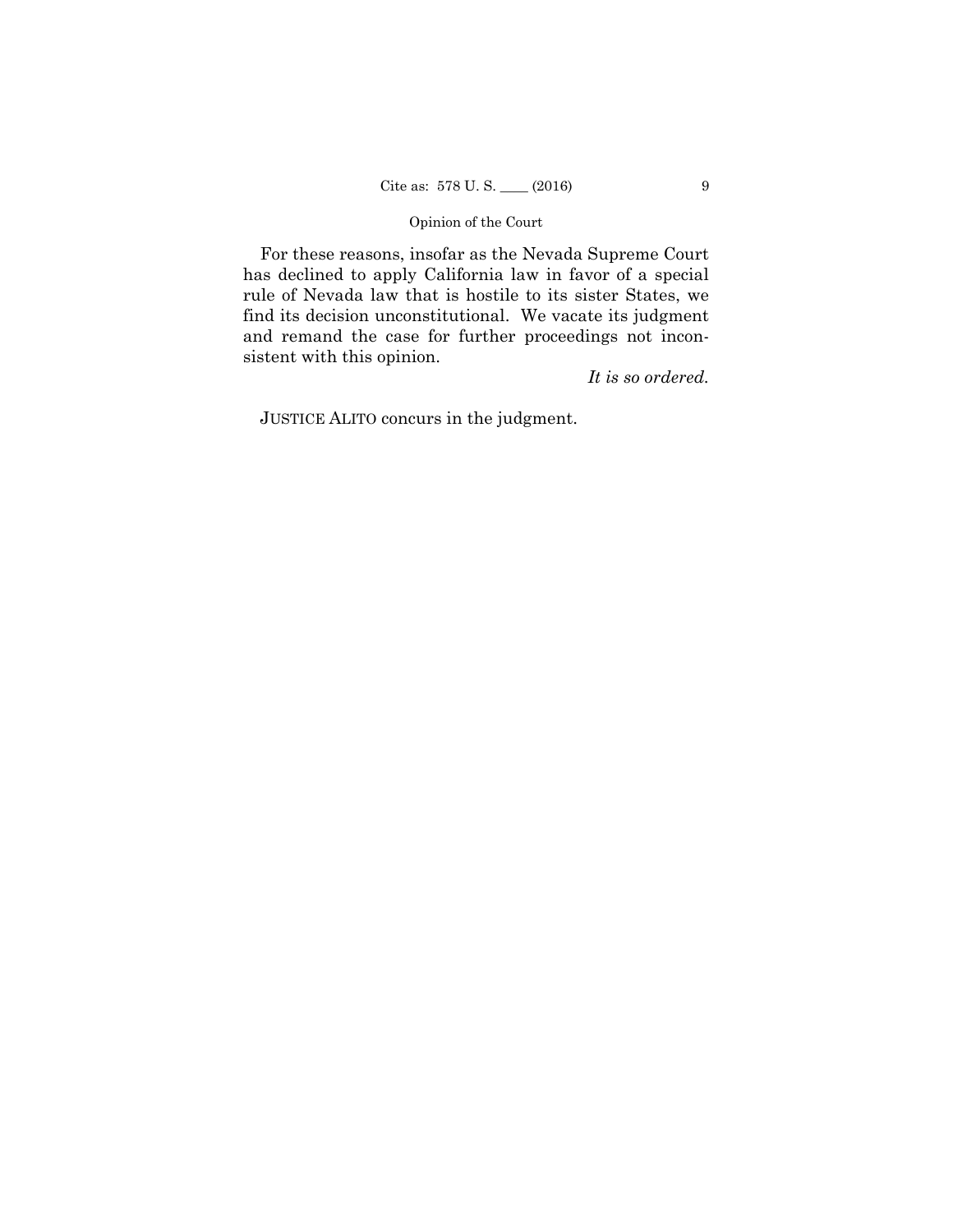## $\frac{1}{2}$  ,  $\frac{1}{2}$  ,  $\frac{1}{2}$  ,  $\frac{1}{2}$  ,  $\frac{1}{2}$  ,  $\frac{1}{2}$  ,  $\frac{1}{2}$ **SUPREME COURT OF THE UNITED STATES**

## $\frac{1}{2}$  ,  $\frac{1}{2}$  ,  $\frac{1}{2}$  ,  $\frac{1}{2}$  ,  $\frac{1}{2}$  ,  $\frac{1}{2}$ No. 14–1175

## FRANCHISE TAX BOARD OF CALIFORNIA, PETITIONER *v.* GILBERT P. HYATT

## ON WRIT OF CERTIORARI TO THE SUPREME COURT OF NEVADA

#### [April 19, 2016]

CHIEF JUSTICE ROBERTS, with whom JUSTICE THOMAS joins, dissenting.

Petitioner Franchise Tax Board is the California agency that collects California's state income tax. Respondent Gilbert Hyatt, a resident of Nevada, filed suit in Nevada state court against the Board, alleging that it had committed numerous torts in the course of auditing his California tax returns. The Board is immune from such a suit in California courts. The last time this case was before us, we held that the Nevada Supreme Court could apply Nevada law to resolve the Board's claim that it was immune from suit in Nevada as well. Following our decision, the Nevada Supreme Court upheld a \$1 million jury award against the Board after concluding that the Board did not enjoy immunity under Nevada law.

Today the Court shifts course. It now holds that the Full Faith and Credit Clause requires the Nevada Supreme Court to afford the Board immunity to the extent Nevada agencies are entitled to immunity under Nevada law. Because damages in a similar suit against Nevada agencies are capped at \$50,000 by Nevada law, the Court concludes that damages against the Board must be capped at that level as well.

That seems fair. But, for better or worse, the word "fair" does not appear in the Full Faith and Credit Clause. The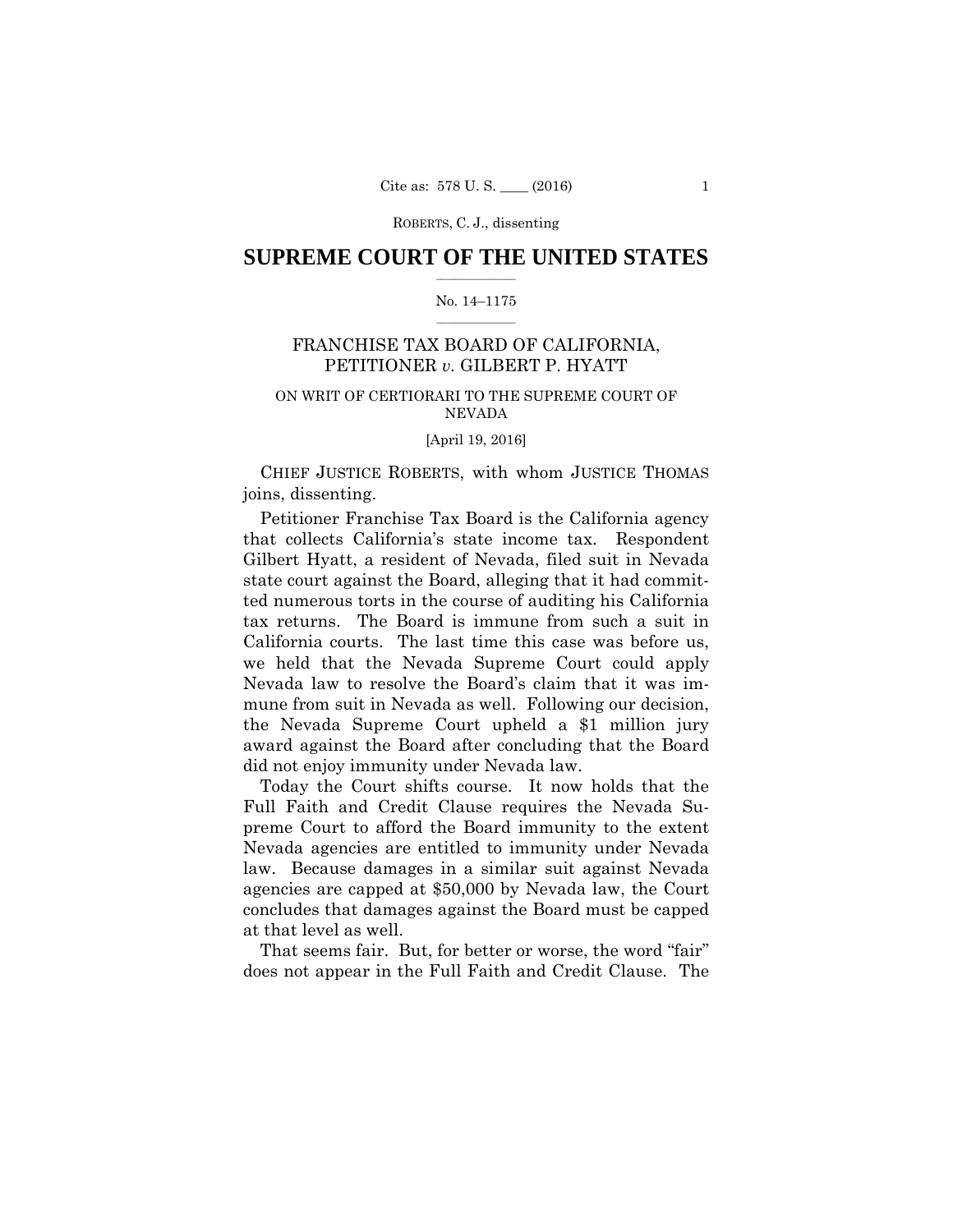Court's decision is contrary to our precedent holding that the Clause does not block a State from applying its own law to redress an injury within its own borders. The opinion also departs from the text of the Clause, which when it applies—requires a State to give *full* faith and credit to another State's laws. The Court instead permits partial credit: To comply with the Full Faith and Credit Clause, the Nevada Supreme Court need only afford the Board the same limited immunity that Nevada agencies enjoy.

I respectfully dissent.

I

 tax returns, he claimed Nevada as his place of residence. In 1991 Gilbert Hyatt sold his house in California and rented an apartment, registered to vote, and opened a bank account in Nevada. When he filed his 1991 and 1992 Unlike California, Nevada has no state income tax, and the move saved Hyatt millions of dollars in California taxes. California's Franchise Tax Board was suspicious, and it initiated an audit.

In the course of the audit, employees of the Board traveled to Nevada and allegedly peered through Hyatt's windows, rummaged around in his garbage, contacted his estranged family members, and shared his personal information not only with newspapers but also with his business contacts and even his place of worship. Hyatt claims that one employee in particular had it in for him, referring to him in antisemitic terms and taking "trophylike pictures" in front of his home after the audit. Brief for Respondent 3. As a result of the audit, the Board determined that Hyatt was a resident of California for 1991 and part of 1992, and that he accordingly owed over \$10 million in unpaid state income taxes, penalties, and interest.

Hyatt protested the audit before the Board, which upheld the audit following an 11-year administrative pro-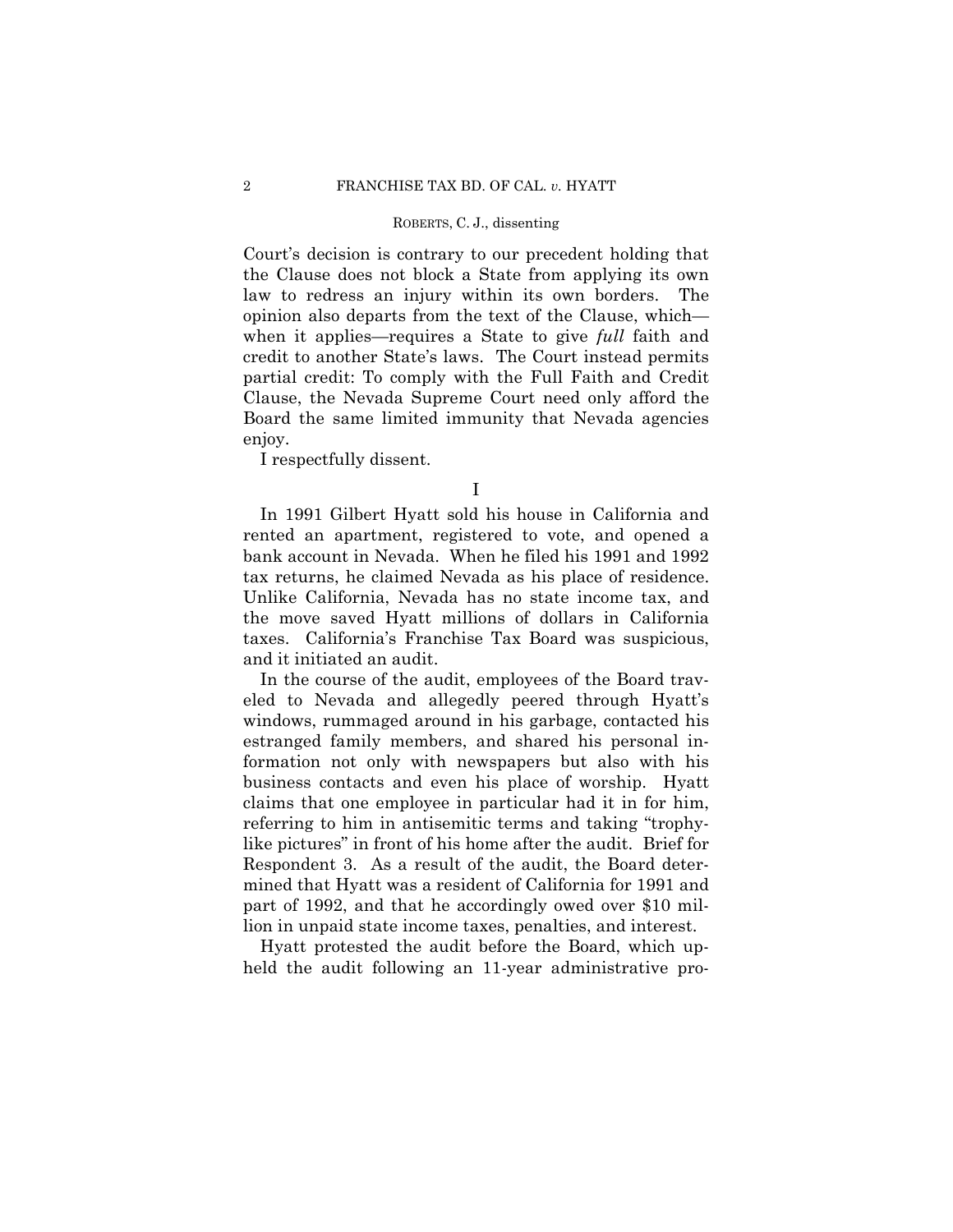ceeding. Hyatt is still challenging the audit in California court. In 1998, Hyatt also filed suit against the Board in Nevada state court. In that suit, which is the subject of this case, Hyatt claimed that the Board committed a variety of torts, including fraud, intentional infliction of emotional distress, and invasion of privacy. The Board is immune from suit under California law, and it argued that Nevada was required under the Full Faith and Credit Clause to enforce California's immunity law.

When the case reached the Nevada Supreme Court, that court held, applying general principles of comity under Nevada law, that the Board was entitled to immunity for its negligent but not intentional torts—the same immunity afforded Nevada state agencies. Not satisfied, the Board pursued its claim of complete immunity to this Court, but we affirmed. We ruled that the Full Faith and Credit Clause did not prohibit Nevada from applying its own immunity law to the dispute. *Franchise Tax Bd. of Cal.* v. *Hyatt*, 538 U. S. 488, 498–499 (2003).

On remand, the trial court conducted a four-month jury trial. The jury found for Hyatt, awarding him \$1 million for fraud, \$52 million for invasion of privacy, \$85 million for emotional distress, and \$250 million in punitive damages. On appeal, the Nevada Supreme Court significantly reduced the award, concluding that the invasion of privacy claims failed as a matter of law. Applying principles of comity, the Nevada Supreme Court also held that because Nevada state agencies are not subject to punitive damages, the Board was not liable for the \$250 million punitive damages award. The court did hold the Board responsible for the \$1 million fraud judgment, however, and it remanded for a new trial on damages for the emotional distress claim. Although tort liability for Nevada state agencies was capped at \$50,000 under Nevada law, the court held that it was against Nevada's public policy to apply that cap to the Board's liability for the fraud and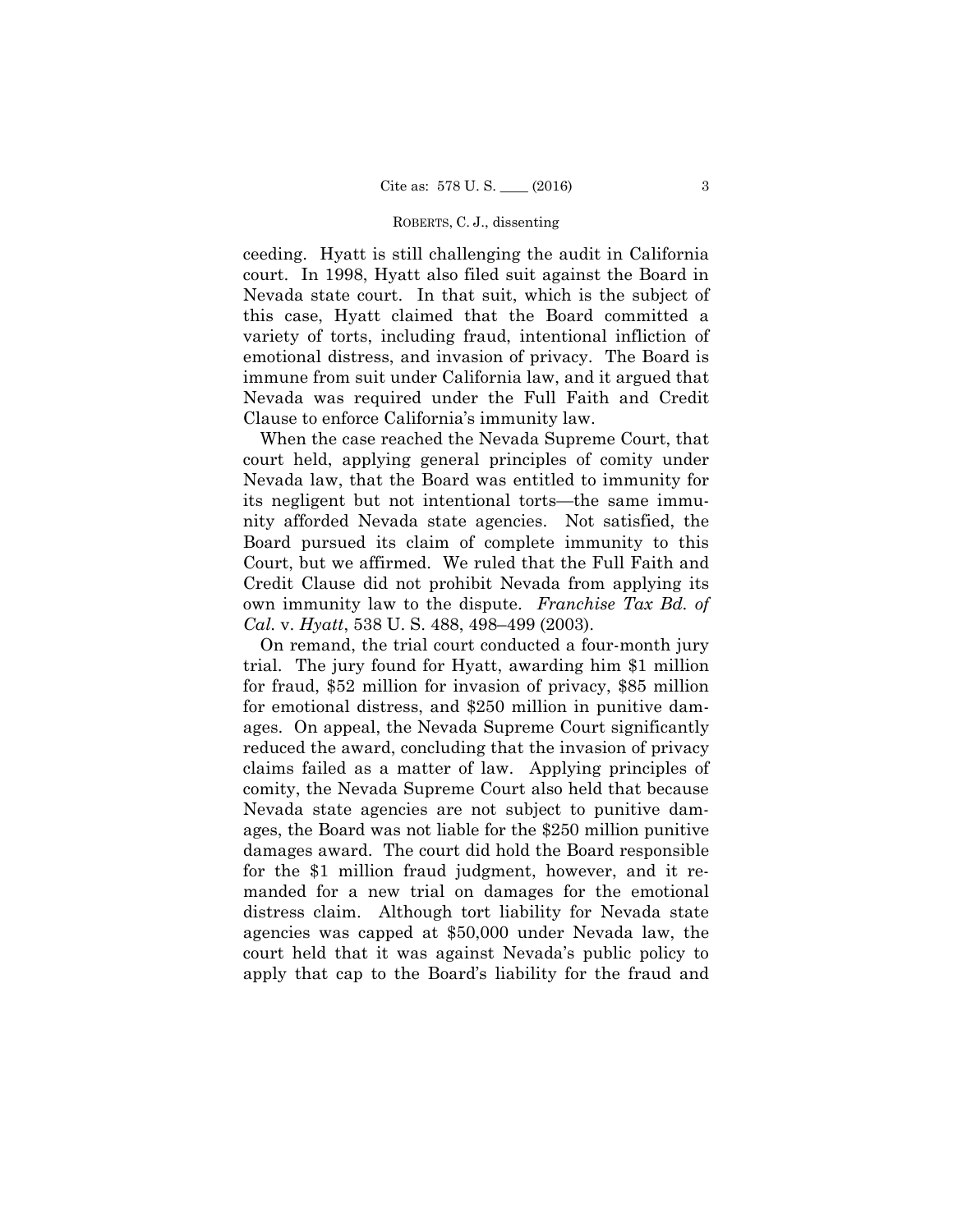emotional distress claims. The Board sought review by this Court, and we again granted certiorari. 576 U. S. \_\_\_ (2015).

## II A

The Full Faith and Credit Clause provides that "Full Faith and Credit shall be given in each State to the public Acts, Records, and judicial Proceedings of every other State." U. S. Const., Art. IV, §1. The purpose of the Clause "was to alter the status of the several states as independent foreign sovereignties, each free to ignore obligations created under the laws or by the judicial proceedings of the others, and to make them integral parts of a single nation." *Milwaukee County* v. *M. E. White Co.*, 296 U. S. 268, 276–277 (1935).

 and the subject matter." *Nevada* v. *Hall*, 440 U. S. 410, 421 The Full Faith and Credit Clause applies in a straightforward fashion to state court judgments: "A judgment entered in one State must be respected in another provided that the first State had jurisdiction over the parties (1979). The Clause is more difficult to apply to "public Acts," which include the laws of other States. See *Carroll*  v. *Lanza*, 349 U. S. 408, 411 (1955). State courts must give full faith and credit to those laws. But what does that mean in practice?

It is clear that state courts are not always required to apply the laws of other States. State laws frequently conflict, and a "rigid and literal enforcement of the full faith and credit clause, without regard to the statute of the forum, would lead to the absurd result that, wherever the conflict arises, the statute of each state must be enforced in the courts of the other, but cannot be in its own." *Alaska Packers Assn.* v. *Industrial Accident Comm'n of Cal.*, 294 U. S. 532, 547 (1935). Accordingly, this Court has treated the Full Faith and Credit Clause as a "conflicts of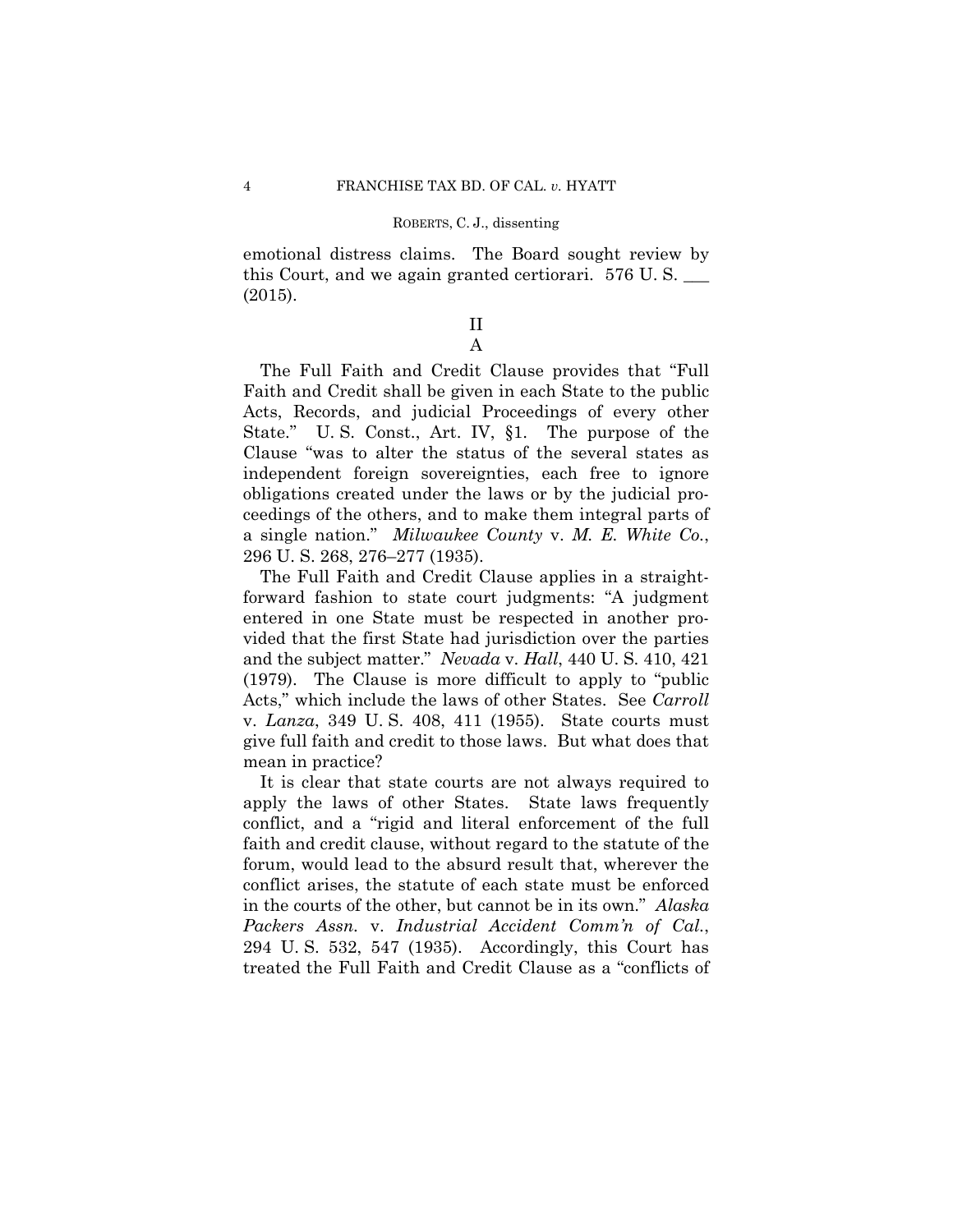law" provision that dictates when a State must apply the laws of another State rather than its own. *Franchise Tax Bd.*, 538 U. S., at 496; see also *Hall*, 440 U. S., at 424 (California court is not required to apply Nevada law).

 Under the Full Faith and Credit Clause, "it is frequently the case" that "a court can lawfully apply either the law of one State or the contrary law of another." *Franchise Tax Bd.*, 538 U. S., at 496 (internal quotation marks omitted). As we have explained,

"the very nature of the federal union of states, to which are reserved some of the attributes of sovereignty, precludes resort to the full faith and credit clause as the means for compelling a state to substitute the statutes of other states for its own statutes dealing with a subject matter concerning which it is competent to legislate." *Pacific Employers Ins. Co.* v. *Industrial Accident Comm'n*, 306 U. S. 493, 501 (1939).

This Court has generally held that when a State chooses "to apply its own rule of law to give affirmative relief for an action arising within its borders," the Full Faith and Credit Clause is satisfied. *Carroll*, 349 U. S., at 413; see *Hall*, 440 U. S., at 424 (California court may apply California law consistent with the State's interest in "providing full protection to those who are injured on its highways" (internal quotation marks omitted)).

A State may not apply its own law, however, if doing so reflects a "policy of hostility to the public Acts" of another State. *Carroll*, 349 U. S., at 413. A State is considered to have adopted such a policy if it has "no sufficient policy considerations to warrant" its refusal to apply the other State's laws. *Ibid.* For example, when a State "seeks to exclude from its courts actions arising under a foreign statute" but permits similar actions under its own laws, the State has adopted a policy of hostility to the "public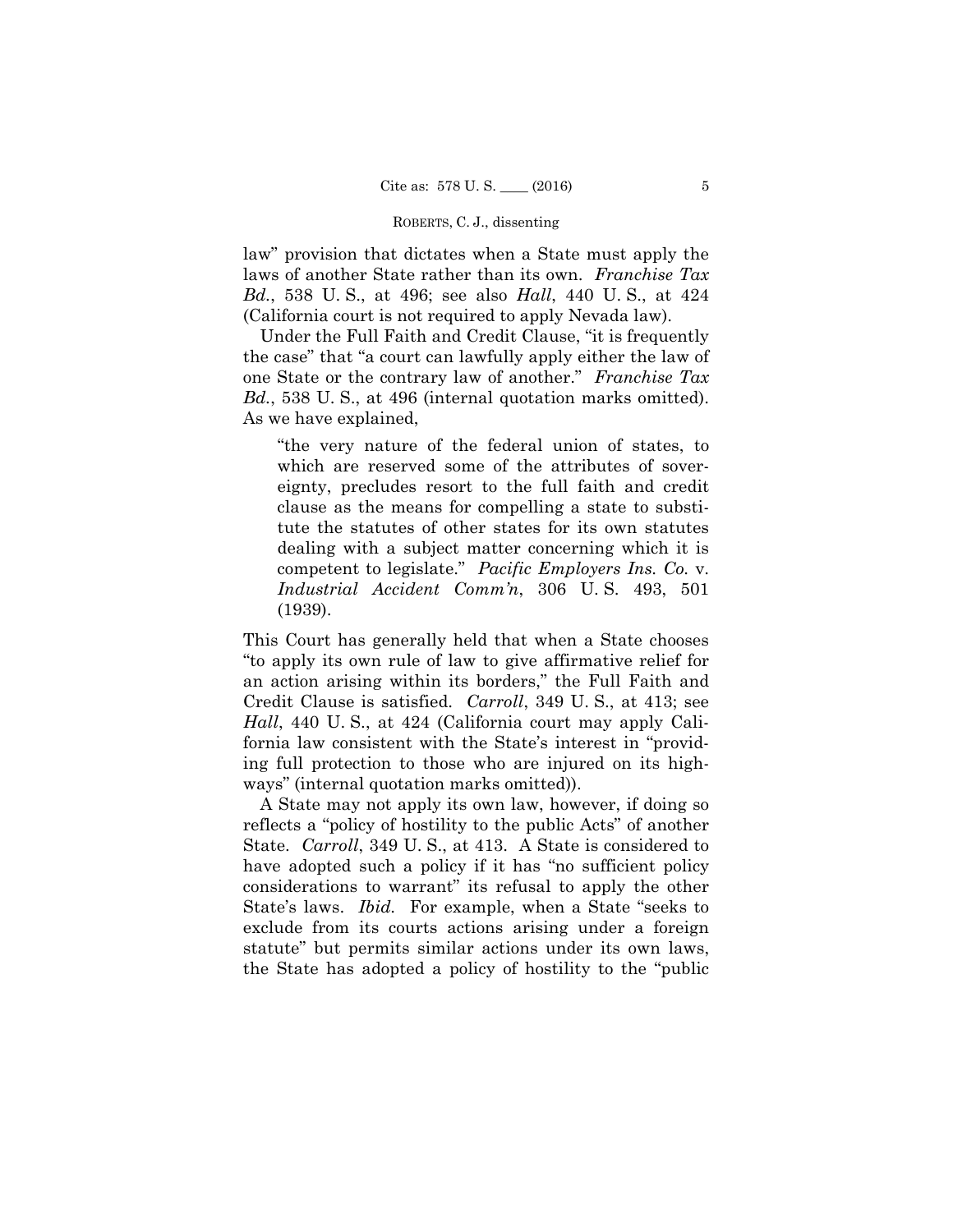Acts" of another State. *Ibid.*; see *Hughes* v. *Fetter*, 341 U. S. 609, 611–613 (1951). In such cases, this Court has held that the forum State must open its doors and permit the plaintiff to seek relief under another State's laws. See, *e.g.*, *id.*, at 611 ("Wisconsin cannot escape [its] constitutional obligation to enforce the rights and duties validly created under the laws of other states by the simple device of removing jurisdiction from courts otherwise competent").

B

According to the Court, the Nevada Supreme Court violated the Full Faith and Credit Clause by applying "a special rule of law that evinces a policy of hostility toward California." *Ante*, at 4 (internal quotation marks omitted). As long as Nevada provides immunity to its state agencies for awards above \$50,000, the majority reasons, the State has no legitimate policy rationale for refusing to give similar immunity to the agencies of other States. The Court concludes that the Nevada Supreme Court is accordingly required to rewrite Nevada law to afford the Board the same immunity to which Nevada agencies are entitled. In the majority's view, that result is "strongly" supported by this Court's precedents. *Ibid.* I disagree.

Ibid. (emphasis added). Where a State chooses a different *Carroll* explains that the Full Faith and Credit Clause prohibits a State from adopting a "policy of hostility to the public Acts" of another State. 349 U. S., at 413. But it does not stop there. *Carroll* goes on to describe what adopting a "policy of hostility" means: A State may not refuse to apply another State's law where there are "*no*  sufficient policy considerations to warrant such refusal." rule from a sister State in order "to give affirmative relief for an action arising within its borders," the State has a sufficient policy reason for applying its own law, and the Full Faith and Credit Clause is satisfied. *Ibid.*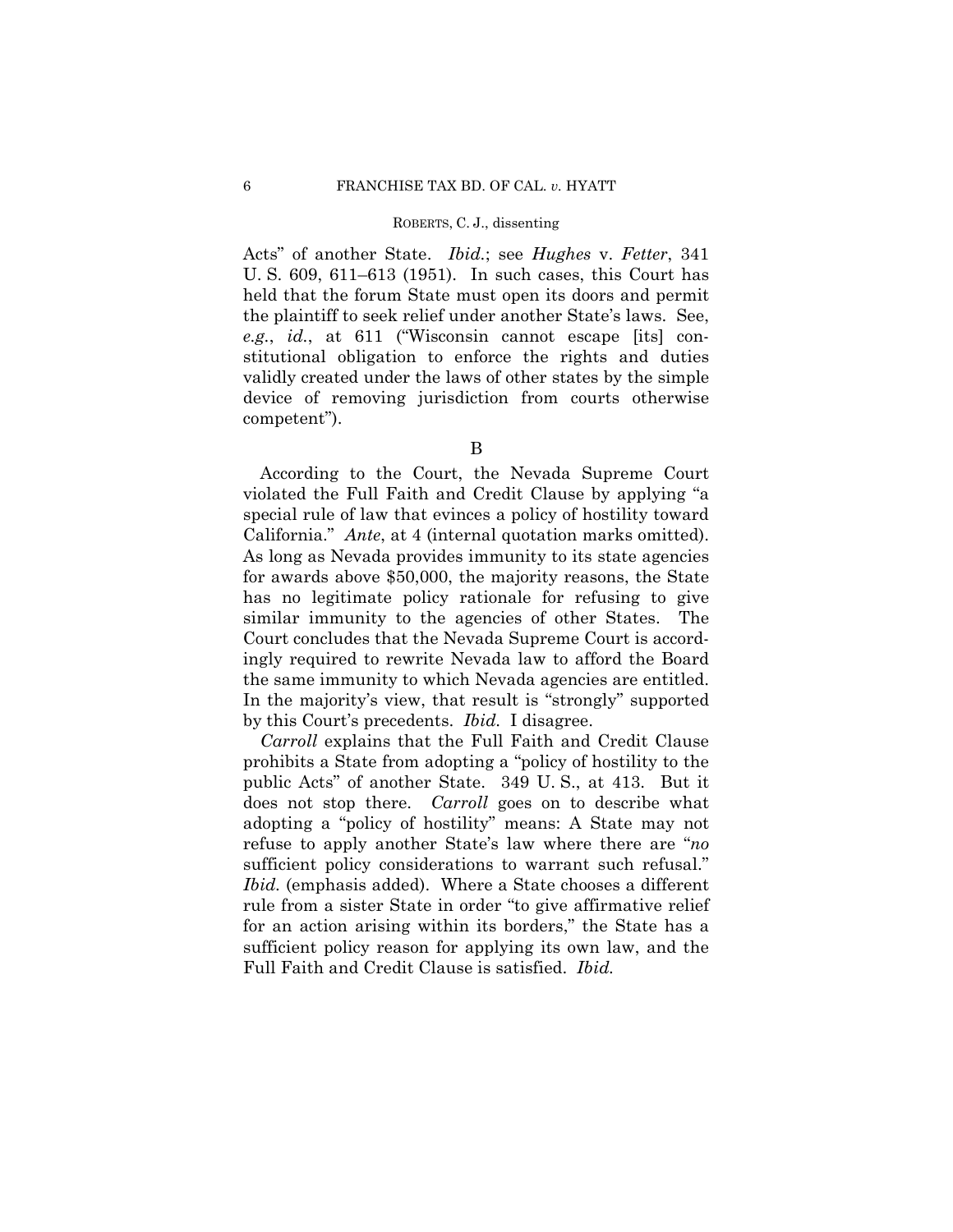In this case, the Nevada Supreme Court applied Nevada rather than California immunity law in order to uphold the "state's policy interest in providing adequate redress to Nevada citizens." 130 Nev. \_\_\_, \_\_\_, 335 P. 3d 125, 147 (2014). This Court has long recognized that "[f]ew matters could be deemed more appropriately the concern of the state in which the injury occurs or more completely within its power" than "the bodily safety and economic protection" of people injured within its borders. *Pacific Employers Ins. Co.*, 306 U. S.*,* at 503; see *Hall*, 440 U. S., at 424. Hyatt alleges that the Board committed multiple torts, including fraud and intentional infliction of emotional distress. See 130 Nev., at \_\_\_, 335 P. 3d, at 130. Under *Pacific Employers Insurance* and *Carroll*, there is no doubt that Nevada has a "sufficient" policy interest in protecting Nevada residents from such injuries.

The majority, however, does not regard that policy interest as sufficient justification for denying the Board immunity. Despite this Court's decision to get out of the business of "appraising and balancing state interests under the Full Faith and Credit Clause," *Franchise Tax Bd.*, 538 U. S., at 498, the majority concludes that Nevada cannot *really* have a state policy to protect its citizens from the kinds of torts alleged here, because the State capped its own liability at \$50,000 in similar situations. See *ante*, at 6–7. But that fails to credit the Nevada Supreme Court's explanation for why a damages cap for Nevada state agencies is fully consistent with the State's policy of protecting its citizens.

According to the Nevada Supreme Court, Nevada law treats its own agencies differently from the agencies of other States because Nevada agencies are "subject to legislative control, administrative oversight, and public accountability" in Nevada. 130 Nev., at \_\_\_, 335 P. 3d, at 147 (internal quotation marks omitted). The same is not true of other litigants, such as the Board, who operate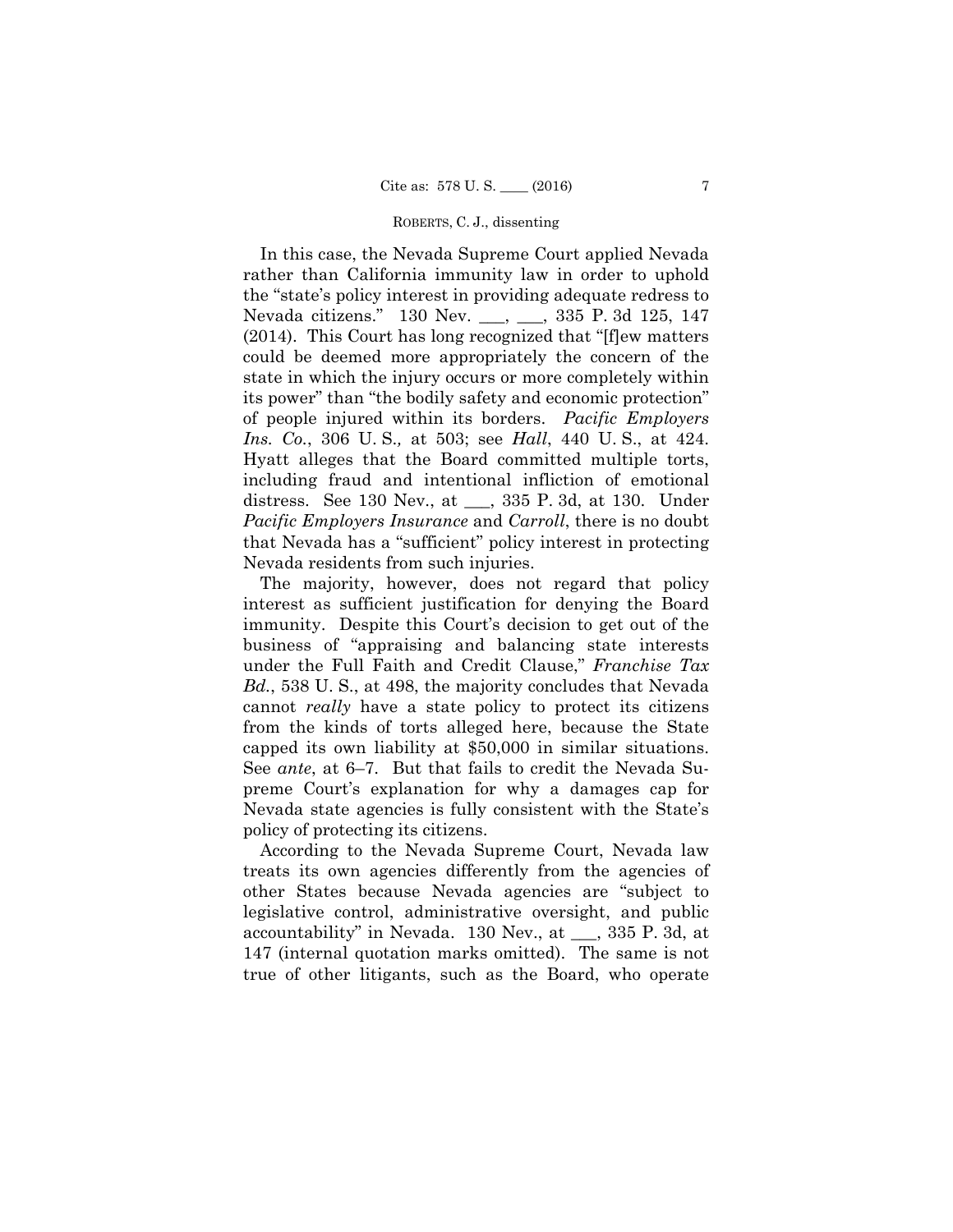omitted). The majority may think that Nevada is being "outside such controls." *Ibid.* (internal quotation marks unfair, but it cannot be said that the State failed to articulate a sufficient policy explanation for its decision to apply a damages cap to Nevada state agencies, but not to the agencies of other States.

As the Court points out, the Constitution certainly has a "vision of 50 individual and equally dignified States," *ante,*  at 7, which is why California remains free to adopt a policy similar to that of Nevada, should it wish to do so. See *Coyle* v. *Smith*, 221 U. S. 559, 567 (1911) (The Union "was and is a union of States, equal in power, dignity and authority, each competent to exert that residuum of sovereignty not delegated to the United States by the Constitution itself "). Nevada is not, however, required to treat its sister State as equally committed to the protection of Nevada citizens.

 tivity to comity concerns this time around as well. In It is true that this Court in the prior iteration of this case found no Full Faith and Credit Clause violation in part because the "Nevada Supreme Court sensitively applied principles of comity with a healthy regard for California's sovereign status, relying on the contours of Nevada's own sovereign immunity from suit as a benchmark for its analysis." *Franchise Tax Bd.*, 538 U. S., at 499. But the Nevada court adhered to its policy of sensideference to the Board's sovereignty, the court threw out a \$250 million punitive damages award, on top of its previous decision that the Board was not liable at all for its negligent acts. That is more than a "healthy regard" for California's sovereign status.

Even if the Court is correct that Nevada violated the Full Faith and Credit Clause, however, it is wrong about the remedy. The majority concludes that in the sovereign immunity context, the Full Faith and Credit Clause is not a choice of law provision, but a create-your-own-law provi-